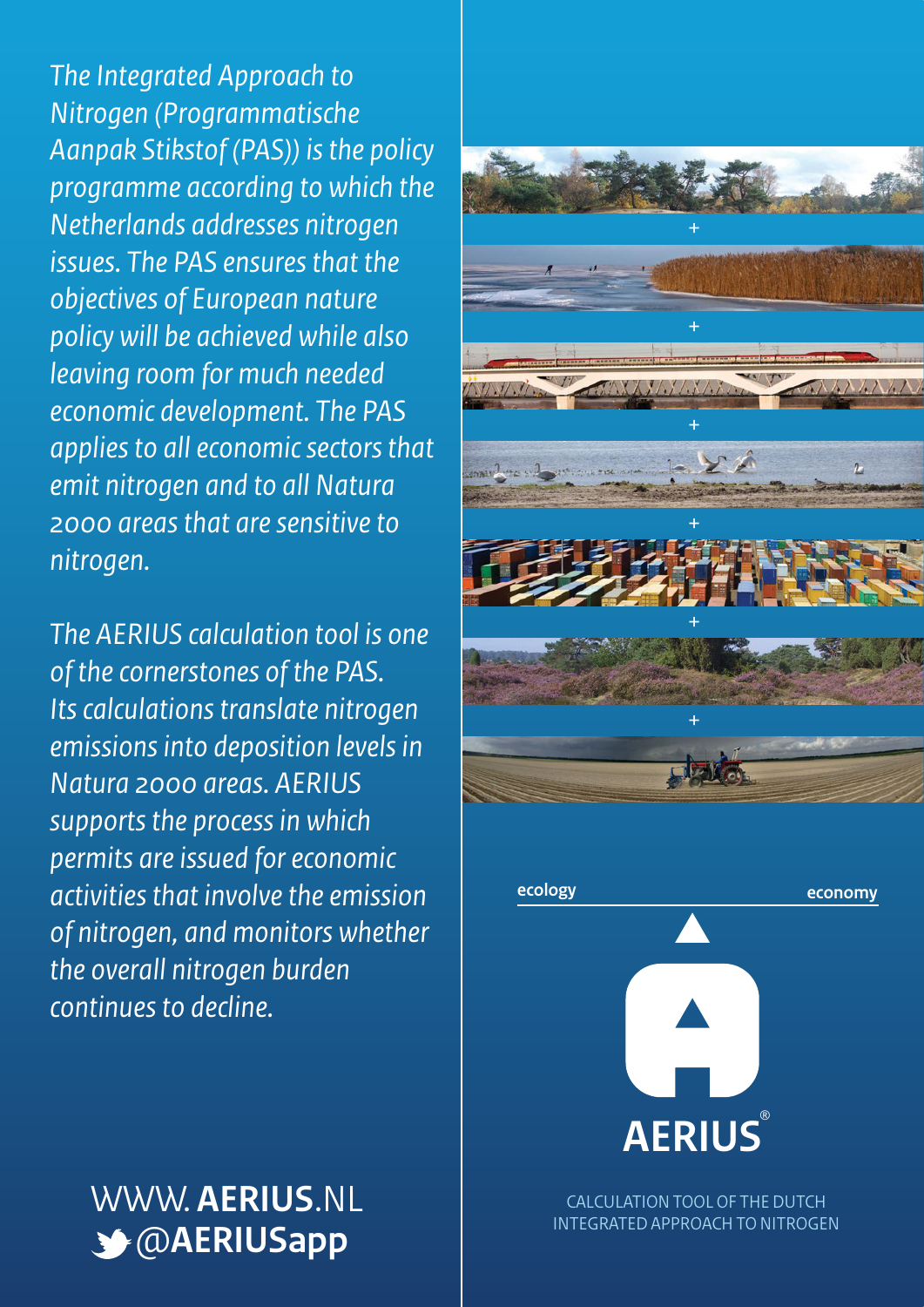### Room for development

The Integrated Approach to Nitrogen (PAS) distinguishes two methods for realising the nature conservation objectives of Natura 2000: achieving a continued reduction in nitrogen deposition and the implementation of recovery strategies for nature that is sensitive to nitrogen deposition. According to the PAS part of the reduction may be used for new or expanded economic activity. This is considered 'room for development'. The process ensures a continued reduction in nitrogen deposition, while leaving room for much needed economic development and investment in cleaner production technologies. In this way, the preconditions for achieving the Natura 2000 objectives are being met.

This leaves the question of how much room for development there is and how this room is distributed over the country. The AERIUS tool is used for calculating the available room for each nature area. Calculations are based on the total of nitrogen emissions and deposition and the locations of the types of nature sensitive to nitrogen.



**Hester Maij, official of the Province of** *Overijssel*

*'The PAS will benefit both nature and the economy. AERIUS is of great importance to facilitate an optimal use of the PAS for governments, businesses and citizens.'*

## Spatial planning

Government authorities use AERIUS in the development of land-use plans and structural plans. They use **AERIUS Scenario** to assess whether spatial plans fit in with the available room for development as agreed under the PAS. This could concern housing development or large infrastructural projects, such as the expansion of airports or harbours.

Parties involved in area development use location-specific information generated by AERIUS. **AERIUS Scenario**  provides an indication of the locations where economic activities are likely to impact on nature sensitive to nitrogen. This product also supports the agreement process on nitrogen with regard to Natura 2000 management plans.



*Marion Pross, permit issuing official at the Province of Zeeland 'AERIUS integrates all maps, data and calculation programs into one tool. At long last, we can have a clear picture of nitrogen contributions in relation to Natura 2000 areas.'*

#### Permit process

Initiators use AERIUS to support their permit applications for the development of economic activities. **AERIUS Calculator**  is used for calculating the amount of nitrogen emissions related to such an activity, as well as for indicating the area where the nitrogen is likely to be deposited. The latter is important, as the different types of nature vary in their sensitivity to nitrogen. On the basis of these calculations, AERIUS shows how much of the available room for development will be claimed by a particular economic activity. In addition, the tool can be used to compare a number of variants of such economic activity.

Competent authorities use AERIUS in the assessment of permit applications. The room for development allocated to the awarded permit is entered into **AERIUS Register**, so that it cannot be allocated twice. The competent authorities, in this case, are the twelve Dutch provinces, the Ministry of Infrastructure and the Environment and the Ministry of Economic Affairs.

AERIUS supports the permit process for all sectors emitting nitrogen: agriculture, industry, and traffic  $\delta$  transport. The tool is able to make calculations for economic activities at all scales and levels, varying from individual farming businesses to large industrial complexes.

As soon as the PAS enters into operation, the use of AERIUS in the permit process is a statutory obligation. This ensures that the impacts of new economic activities are calculated according to a nationally comparable method.



*Rob Houben, project manager*  Port of Rotterdam *'AERIUS provides clarity to businesses and hopefully also certainty about the required foundation for permit appli*cations. Furthermore, AERIUS may offer support in the process of area-specific planning for the Port of Rotterdam.'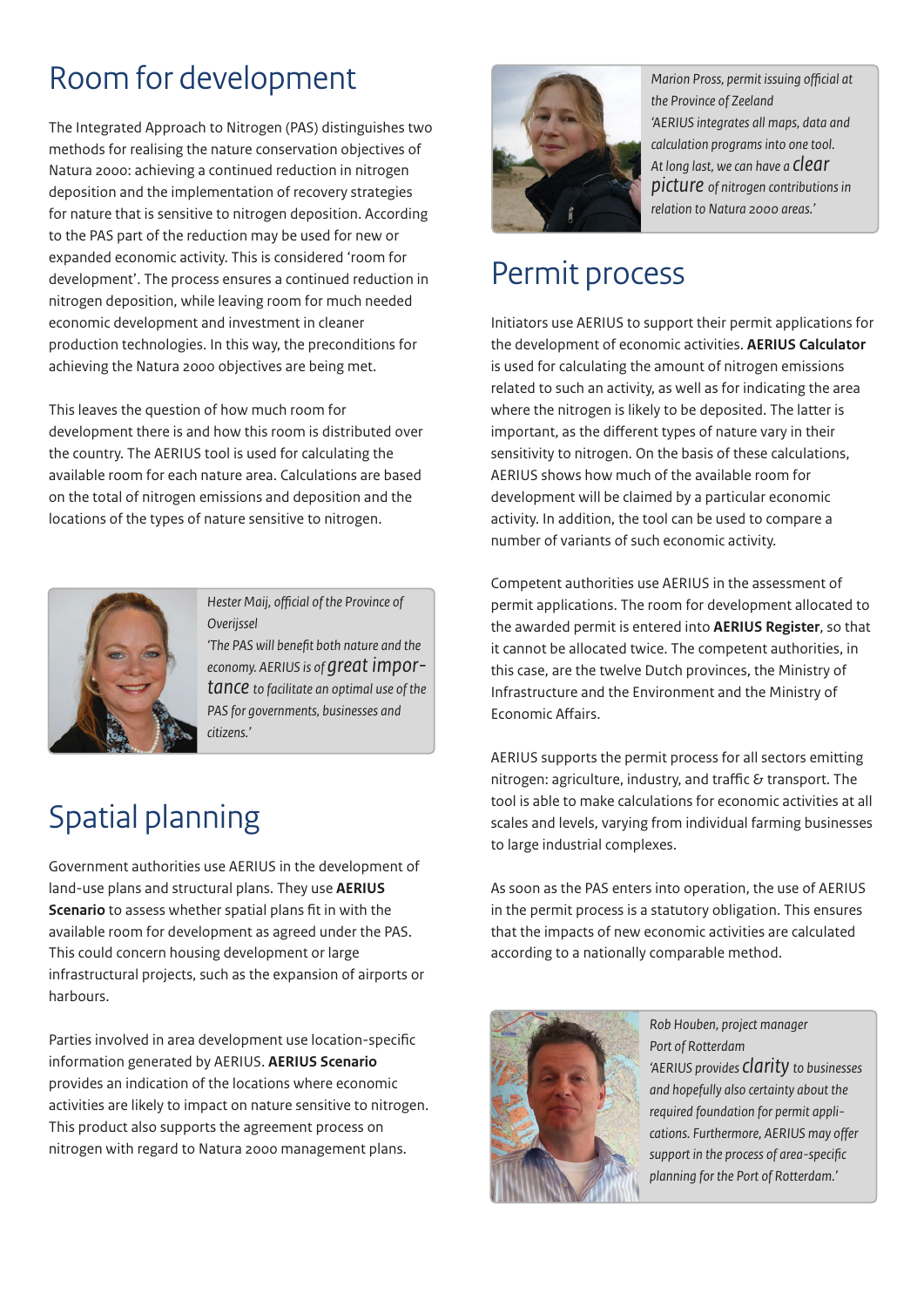## **Monitoring**

AERIUS also enables all parties involved in the PAS to obtain insight into its implementation. **AERIUS Monitor** is used for monitoring the execution of recovery measures as well as the actual development of the nitrogen deposition level. Overviews are available for individual Natura 2000 areas, as well as on a provincial and national level. Assessments are carried out to determine whether agreed reductions in deposition are being realised. The results subsequently reveal how much room for development is left to be allocated.

This monitoring enables governments and society to supervise the process and see to it that the PAS will have its intended effect, namely that of achieving the Natura 2000 objectives as well as providing room for economic development.



*Jac Hendriks, area development adviser at Staatsbosbeheer 'AERIUS will allow everyone insight into the issues of nitrogen. The scenarios provide a sound basis for all parties involved in an area to come to agreements on nitrogen. AERIUS is also very effective for monitoring the execution of those agreements.'* 

#### AERIUS product release

The various AERIUS products will become available, one by one, in a stepwise process. The first product released will be AERIUS Calculator. Users will be provided with online access via Calculator.AERIUS.nl. Immediately following its release, AERIUS Calculator can be applied in the permit process within the current legal framework. As soon as the PAS becomes operational, the AERIUS Register will also be made available.



### Collaboration

For an optimal connection with practical situations, AERIUS development is being directed by its future users. The AERIUS user group consists of representatives from the business community, interest groups, provinces and national government. They assess the amount of progress on a monthly basis and set priorities for further development of the tool.

AERIUS is being developed at the request of the twelve Dutch provinces, the Ministry of Economic Affairs (with its Natura 2000 Programme Directorate being the leading party), the Ministry of Infrastructure and the Environment, and the Ministry of Defence. AERIUS management is carried out by the National Institute for Public Health and the Environment (RIVM) as well as the Joint Management Organisation (GBO) of the provinces.



*Jan Duyzer, researcher at the Netherlands Organisation for Applied Scientic Research (TNO) 'In its review, TNO has found AERIUS to be based on state-of-the-art knowledge about the dispersion and deposition of nitrogen. The quality of the tool was studied extensively.'*